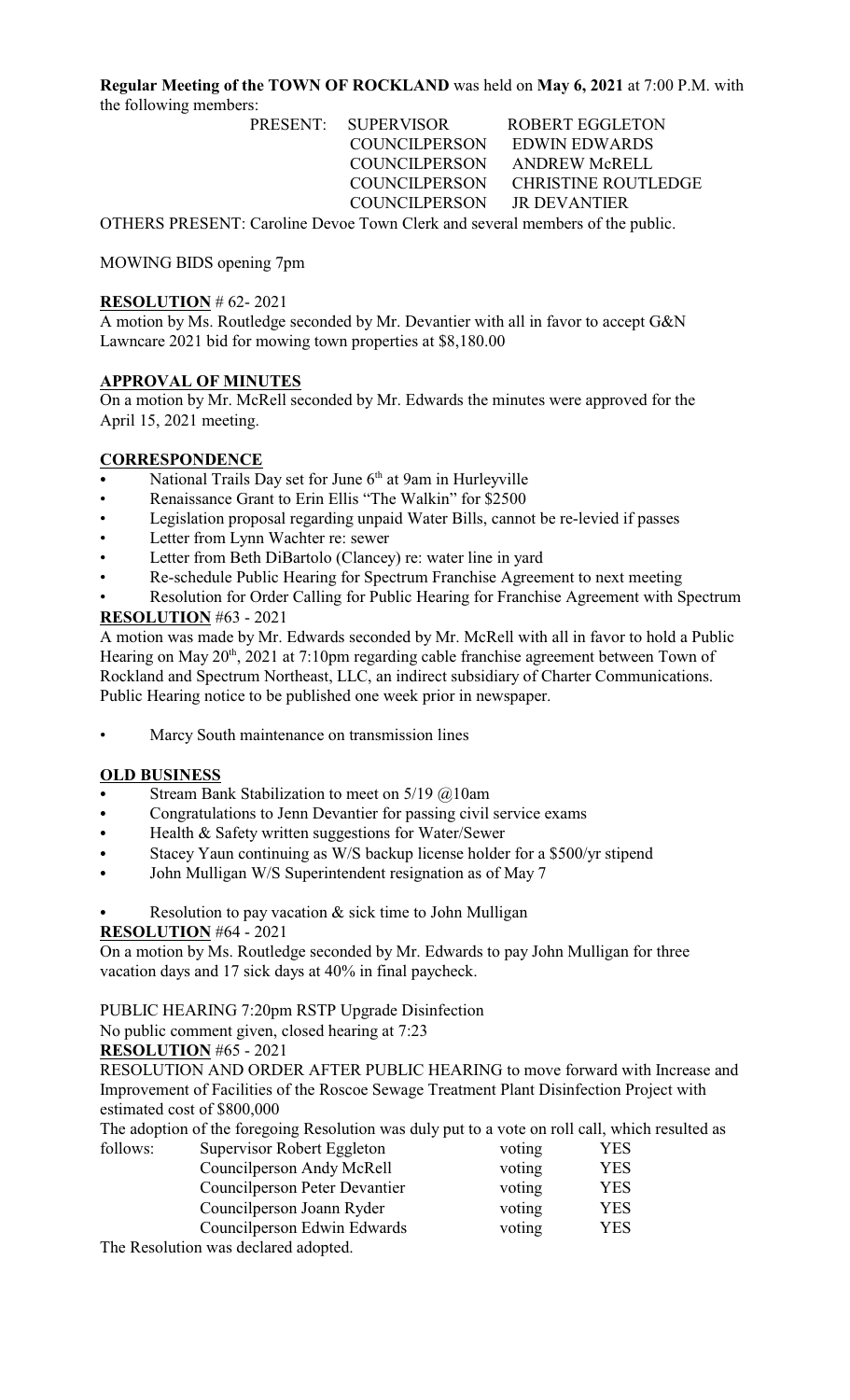## **REGULAR MEETING of TOWN OF ROCKLAND May 6, 2021 cont' pg***.2*

## Notice and Summary of Bond Resolution for Publication

### **RESOLUTION** #66 - 2021

On a motion by Ms. Routledge seconded by Mr. McRell with all in favor by roll call vote, to accept Bond Resolution of the Town of Rockland, New York, Adopted May 6, 2021, appropriating \$800,000 for the increase and improvement of facilities of the Roscoe Sewer District, and authorizing the issuance of \$800,000 serial bonds of said town to finance said appropriation.

## **NEW BUSINESS**

Post Help Wanted for cleaning person

**Budget Modification** 

**RESOLUTION** #67 - 2021

WHEREAS, the 2021 Budget requires modification, now, therefore be it RESOLVED that the following entries be authorized:

FROM: 8010.4 \$ 8,200 TO: 8010.4 \$ 8,200 A motion was made to accept this resolution by Mr. McRell seconded by Mr. Devantier and unanimously carried.

Resolution to accept extension agreement with Russell Budd

## **RESOLUTION** #68 - 2021

A motion was made by Ms. Routledge seconded by Mr. Edwards with all in favor to accept an extension of agreement with Russell Budd.

Resolution to accept Modification for Transfer Station Agreement

## **RESOLUTION** #69 - 2021

A motion was made by Mr. Devantier seconded by Mr. McRell with all in favor to accept renewal of Sullivan County Transfer Station agreement for a period of three (3) years from January 1, 2021 to December 31, 2023 at the cost of \$5,000 annually.

Resolution to Waive 30 Day notice for Liquor License

## **RESOLUTION** #70 - 2021

A motion was made by Ms. Routledge seconded by Mr. Edwards with all in favor to Waive 30 notice for Liquor License for Kaso, Stewart Ave. Roscoe

7:45 EXECUTIVE SESSION motion by Mr. Devantier, seconded by Ms. Routledge to enter executive session. On a motion by Ms. Routledge, seconded by Mr. McRell to close executive session at 8:13pm

### $\bullet$

## **RESOLUTION** #71 - 2021

A motion was made by Ms. Routledge seconded by Mr. McRell with all in favor assign Superintendent duties on a part time basis to Chris Bury for Water/Sewer with evaluation after one month. This will be put in writing to Chris Bury.

# **NEW BUSINESS cont**'

Food Truck draft copy reviewed

## **RESOLUTION** #72 - 2021

A motion was made by Ms. Routledge seconded by Mr. Devantier with all in favor to accept the Food Truck Draft with modification to add fees at \$300/year or 1-3 day at \$20, also to include Niforatos Park and possibly Water Wheel Junction.

Next Zoning Review to be held May  $19<sup>th</sup>$ , future reviewing for Short term rentals and Storage Containers

## DEPARTMENT HEADS

Highway Superintendent - Ted Hartling

Damage to stone wall on Ragin Rd, owned by Les Mattis. Repair was done by owner but town will reimburse \$600 towards expense

## **RESOLUTION** #73 - 2021

A motion was made by Mr. McRell seconded by Mr. Devantier with all in favor to reimburse part of repair expense at \$600 for stone wall damage by highway dept on the property of Les Mattis, Ragin Rd.